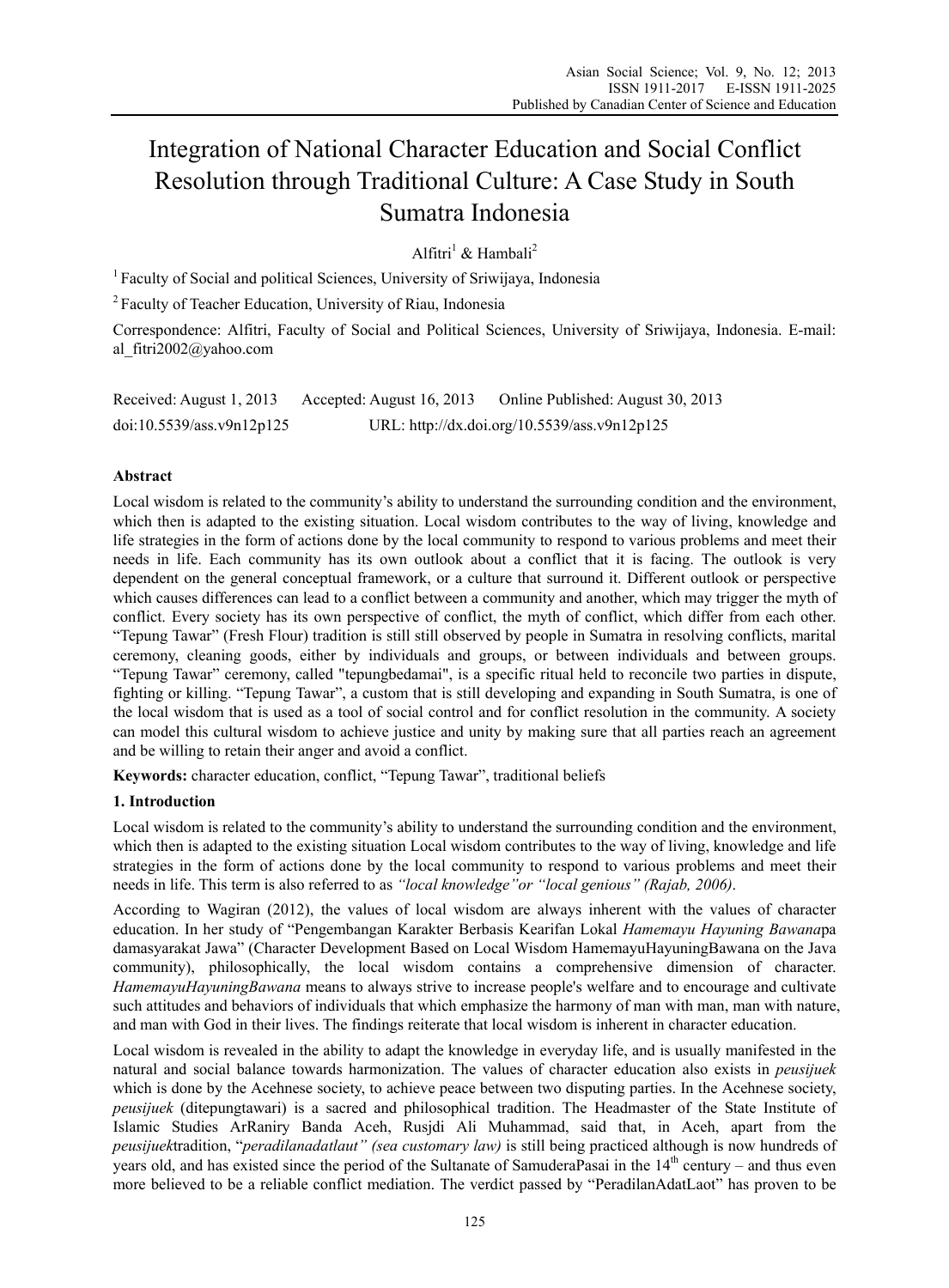authoritative and has never been objected by the disputing parties, said Rusjdi. According to Rusjdi, the authority of the law is held by its Commander. The authority has existed since the period of the Sultanate of IskandarMuda. The "PeradilanLaot", includes fishing procedures, distribution of the catch, and when fishermen should or should not go to sea. The judicial verdict has never been objected even once. This tradition in Aceh has proven and provided valuable lessons that besides the Penal Code, the customary law is actually something competent and able to bind people to comply with the law. Unfortunately at times, there are disputes in the society that has already been settled through custom law, which are taken to the realm of public justice by police and prosecutors.

South Sumatra (Sumsel) as an area that is rich in local wisdom among its people has demonstrated that every society has its own way in maintaining and achieving life balance. Sociologically, Sumsel community structure has flexibility in maintaining balance and control in the society. Balance and control is realized in the form of manifestations of tolerance and togetherness in everyday life which is a main pillar in the control of conflict towards achieving harmony. One of the local customs that has a value of local knowledge is "TepungTawar". The values internalized in the tradition of "tepungtawar" that gives harmony of life to the community, is a form of real opportunity for character development. This paper will specifically examine the tradition of "tepungtawar" in the process of conflict resolution in South Sumatran community.

## **2. Literature Review**

## *2.1 The Concept of Character Education*

Character education has increasingly been a topic of discussion among academicians and educational practitioners. The historical development of character education has begun since the Greeks and Romans time, through the philosophers, giving birth to the three phases of development or historical moment, namely 1) the reflection of human experience, 2) a reflective moment, with the interpretation and understanding of the experience, and 3) practical moment, namely the actualization of character education at the practical level (Muslich, 2011:37). The history clearly portrays the dynamics of character education development.

The essence and character education has the same meaning as morality and moral education. The objective is to form children's personalities to become good human beings, citizens, and good citizens. The criteria of good people, good citizens, and good citizens for a community or nation, in general is a certain social values, which are influenced by the culture of the community and nation. Therefore, the essence of character education in the context of education in Indonesia is the value of Education, the educational noble values sourced from Indonesia's own national culture, in order to nurture young personality (MONE, 2010:13).

Sumijati explains that the design of character education in schools should be through school model of harmony. The concept of school harmony, the values of harmony, peace, and peace in the learning activities should be undertaken by teachers, students, and all elements of the school. "Character education in schools teaches life harmony in diversity, building trust, mutual understanding and foster appreciation and openness in thinking. Sumijati affirms that cultural practice harmony in schools can be done by reflecting shared social violence that occurs among students to create a culture of harmony among students. Teaching about conflict resolution is necessary as a way to internalize the value of peace and harmony in the school community.

According to Thomas Lickona, in Gunawan (2012:23), character education helps shapes someone's personality which results in concrete actions. Apart from that, Elkind and Sweet as cited by Gunawan (2012) say that character education is an effort to understand others, and being concerned with the ethical values. According to Ramli as cited in Gunawan (2012), character education means moral education which aims to establish a child's personality to be a good man, a good memver of the society, and a good citizen. Based on some of these concepts, it can be concluded that character education is a process of forming a good personality, caring and responsive, through socialization and internalization.

The process of character education must be functional in the following ways: 1) 1) develop basic potential in order to be good-hearted, good-minded and well-behave. 2) strengthening and developing people's behavior in a multicultural society 3) increased competitive civilization in the social world (Gunawan, 2012). In order to achieve substantive goals of character education, members of the society need to be given enough opportunity for socialization and internalization for the values to be instilled through habituation (customizing), cognitive (ideas), and affective aspects (feelings and attitudes), and psychomotor aspects (regular movement). Based on sociological approach, character or personality is formed through a process of socialization, namely a process that involves the formation of attitude to behave in accordance with the behavior of the group (Soekanto, 2005:187). From the process, it can be seen that the transformation of character values largely determines the time when and the place where a person is socializing. Certainly there are many factors that influence the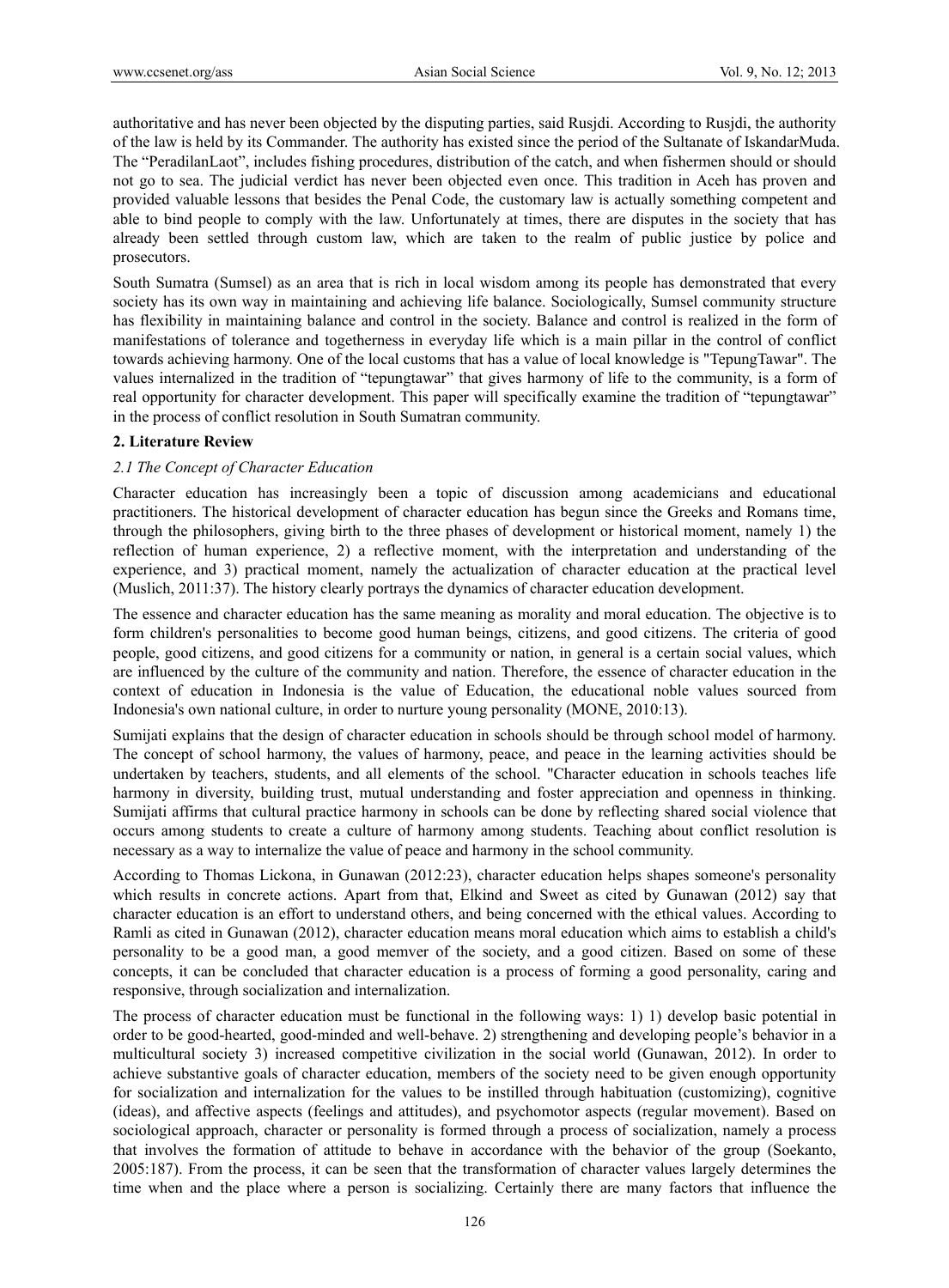formation of one's character.

Lickona (1996) proposed to define character as *Character so conceived has three interrelated parts: moral knowing, moral feeling and moral behavior."* According to her, a noble character starts with having the knowledge of the good, which is then generated into commitment or intention to do good, and finally executing the good. Similar toLickona's view, Freud in Soedarsono (2000) refers to the sense of character as a set of values in the motivational system that forms the underlying thoughts, attitudes and behaviors which shape personal excellence through the combined values of the self and the values of social environment. This means that the character refers to the moral values that develop one's self-esteem and dignity. According to Kilpatrick (1992), the formation of national character can be done through a process of acquiring knowledge (knowing) to the customization of actions (habits), as knowledge is obtained and then is applied into action through training and continuous education to tell the difference between the good and the bad influence.

DoniKoesoerna (2007) considers character as personal values that lead to a person's traits and characteristics to be accepted and formed by three types of environment: home, school and community. Character Development Blueprint (*Blue Print* Pembangunan Karakter) (2010) is in agreement with Lickona's views that one's good behavior is derived from moral knowledge, moral values and good feelings toward moral behavior itself. In other words, it involves knowledge, intention and actions. Kalijernih (2010) refers to good behavior as efforts to invite people to revert to the original state of human creation as the best of creation that have the tendency towards goodness, maintaining dignity and upholding the values that are true and correct.

Megawangi (2004) propose the 4M formulafor the success of character education, in line with the concept of character highlighted by Lickona: know (*mengetahui)*, feel (*merasai*), want (*menginginkan*) and do (*melakukan*). For the success of all forms of good moral action, Kerr (1999) has outlined five methods of character education that can be applied in educational institutions, namely: providing guidance, becoming a model, determining priorities, conditioning and doing reflection.

The true value of local wisdom is developed out of the understanding of man as a microcosm of macrocosm, expressing ideas, thoughts, conduct, customs and culture. Character education and development in the society never escapes the influence of cultural values. The process of character education which is based on the local values is internalized through informal socialization process that occurs in the community. The end result of character education at least produces six pillars of character: trustworthiness, fairness, caring, respect, citizenship and responsibility (Muslich, 2011:39). Similarly, the "tepungtawar" tradition was started from local wisdom and has the spirit of character education and development in the society

#### *2.2 Conflicts and Conflict Resolution*

Practitioners who focus on the study of conflict always rest a case with a clear rule, i.e. there is a clear regulations and a ground of rules. However, in connection with the guarantee of justice for all parties concerned, there is a win-win solution. This principle is different from the positive law, in which the wrong must be punished, namely, there is victory and defeat. In a win-win solution, each party benefits from the resolution. On the principles of democracy, which includes participatory, transparent, controlled and accountability, in Borneo for example, to prosecute the guilty, the court is so transparent that it is contrived in public. This includes the gender aspect, too. However, based on the rules, the case is clearer. Some cases in Kalimantan for example, when women are abused and the men demanded, the differing customs and legal rules, it is difficult to resolve the conflict. Thus, these customary rules should be transparent, develop humanism, and educate critical awareness.

For example, in old times "Hello girl" may not be a harassment, but now the girl can come forward and sue the person saying it. It is a concern whether the issue can be solved by custom.

Many experts have proposed the definitions of conflict. From various definitions and resources available, the term conflict can be summarized and interpreted as follows:

1) conflict is a natural form of conflict generated by individuals or groups because those involved have different attitudes, beliefs, values, and purposes;

2) a conflicting relationship between two or more parties (individuals or groups) who have or feel that they have specific goals, but inconsistent thoughts, feelings, or actions;

3) disagreement or dispute because there are different needs, values, and motivation of the perpetrators or those involved in it;

4) a process that occurs when one party is negatively affecting the other, including physical violence that makes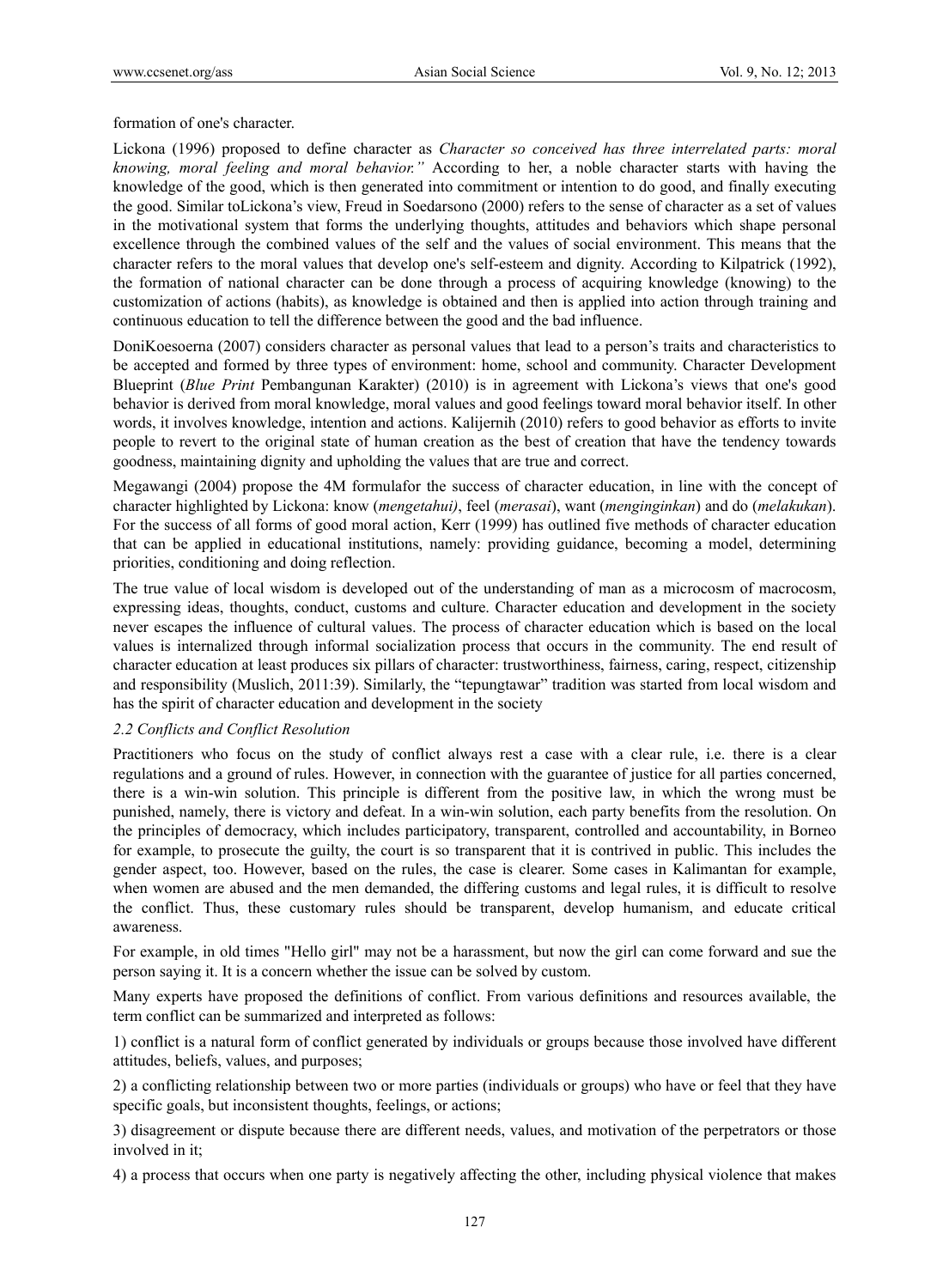others disturbed emotionally and physically;

5) the form of conflict that is functional because such conflict support the goals of the group and update the look, but is dysfunctional because it eliminates the appearance of existing ones;

6) the process of obtaining monopoly rewards, power, ownership, by removing or making the competitors vulnerable;

7) a form of resistance involving two parties antagonistically

8) chaos and contradiction within an individual.

The description above demonstrates that in every conflict there are several elements as follows: (a) There are two or more parties involved, (b) There is a purpose which is used as a goal of the conflict, and the goal is also the source of conflict. (c) There are different thoughts, feelings, and actions of the parties involved in getting or achieving goals; and (d) There is a conflict between the two conflicting parties.

The above definition also demonstrates that a conflict does not always mean violence or war. A lot of conflict, often referred to as latent conflict, actually still exist and have not come to the surface. We can conclude that a slightest difference in public opinion is a conflict, even if it has not so impacted negatively on the community. However, if we do not manage it properly, differences in opinion may turn into violent conflict.

Each community has its own perspective about the conflicts that occur in their environment. Their perspective is relies largely on the general conceptual framework, or the culture that surround them. Different perspective among different societies leads to different interpretations about conflict, which then raises the myths about the conflict. This myth then disillusions that every society has its own mythology or perspective of conflict, which would differ from one another.

There are a number of myths, among which are: first, a myth states that harmony is normal, and if there is a conflict, the situation is not normal. Some regard this myth as false as they assume that conflict is something natural, normal and inevitable so long as there are interactions between humans. Second, a myth states that a conflict happens because of differences in personality. For some people, this may be considered as false because there is a view that conflict occurs because of different attitude and perception among different people. Third, a myth states that conflict and contradiction are the same, while some people consider them as different because a contradiction is just a difference in opinion, while a conflict indicates threat. Contradiction is constrained by rationale, whereas conflict is accompanied by threats, anger, and is often done irrationally. Fourth, a myth states that a conflict is an unusual event that could bring damage to the society, but it can be solved. However, there is also a myth that says otherwise. Fifth, conflict is seen as a process for something that was going on, is non zero sum game, productive and manageable. Sixth, conflicts are natural and can not be avoided, and therefore, can be resolved or will resolve itself.

Many views and myths about conflict lead to difficulty of resolving conflicts in society as people have their own views about a conflict and it should be resolved, and different perspectives and solutions come with different repercussions.

## *2.3 Causes of Conflicts*

To be able to resolve a conflict in the community, it is important to know its cause. With the knowledge about the cause, the conflict can be expected to be solved sooner. According to the conflict theory, society is always changing, and every change contributes to the occurrence of conflict in society. Based on this theory, a society is united through "an imposed lack of freedom". Thus, there are people in certain positions who delegate their power and authority to people in other positions. Dahrendorf focuses on this fact of social life in his thesis that the difference in distribution of power and authority "has always been a determining factor for a social conflict that is systematic". The differences in power distribution then brings into being two groups with different positions, i.e. the dominant group and the subordinate group. Those who are in a dominant position tends to maintain the status quo, while those who are in a subordinate position are always working to continually change and improve. Conflicts of interest in group is always there all the time, at least hidden. Somewhat different from the above conflict theorists, Collins, a sociologist, emphasizes that conflicts are rooted in individual problems as theoretical roots are rather phenomenological and ethnometodology. He defines conflict as focusing on a realistic basis; conflict is a central process in social life. Causes of conflict is found to be too complex to be understood and less directly lead to the realistic level of a conflict.

In general, there are some ways to resolve a conflict, namely (1) prevention of conflicts, which is intended to prevent violence in conflict, (2) conflict dismissal; aims to end violence through peace agreements, (3) conflict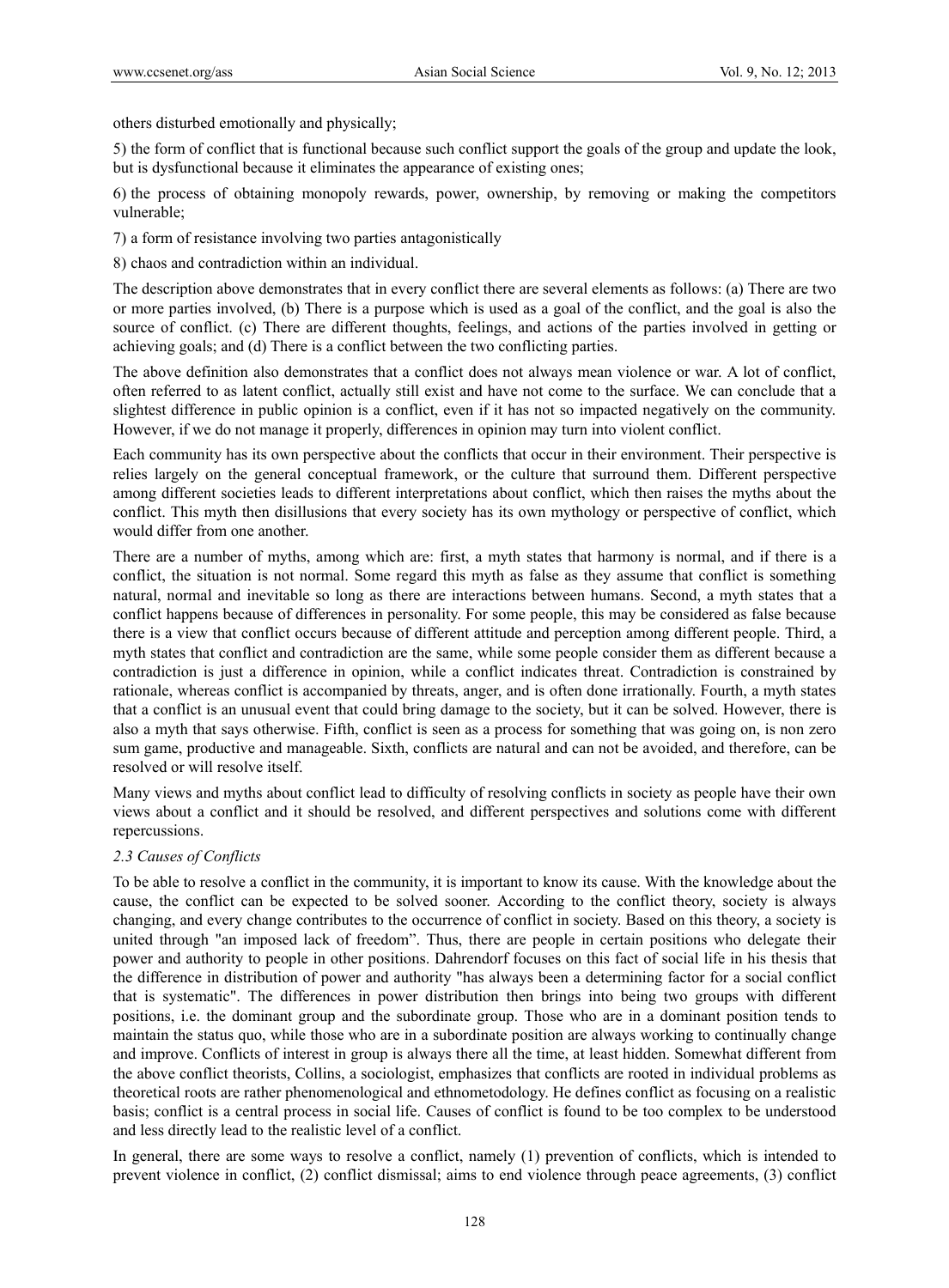management; aims to limit or avoid violence or encourage change by the parties involved in order to behave positively; (4) Conflict resolution; aims at addressing the causes of conflict, and seek to develop new relationships that can last long between hostile groups, (5) Conflict Transformation; overcome source of social and political conflict, by diverting negative strength from the source of the difference to positive strength.

In addition to understanding the terms of the conflict resolution, it is also important to understand: (1) stages of the conflict, (2) stages of conflict resolution, and (3) three assumptions in conflict resolution. The stages of the conflict is the potential for opposition, or the driving situation, cognition and personalization, and ending -handling of conflict, a clear conflict behaviors, and outcomes. The stages of conflict resolution includes data collection, verification, hearing both sides of the conflict, creating the impression of the importance of cooperation, negotiation, and creating harmony.

In the meantime, the assumptions in conflict resolution are: (1) Lose-lose; everyone involved in the conflict will lose its claim if the conflict continues, (2) Lose–win; one of the parties is a loser, and only one party wins from the settlement of the conflict. If the losers cannot accept the solution fully, it is an indication that new conflicts may emerge; (3) Win-win: both parties in conflict win. This could happen if the two parties lost a little of its claim, but the end result may satisfy both. This term is more popular with the name of a win-win solution where both sides win and no one feels aggrieved.

Other than the above assumptions, knowledge of the strategies for conflict dismissal, i.e. ending a conflict is also necessary. There ar eat least ten strategies to dismiss or end a conflict, namely, avoiding, dominating, obliging, getting help, being humorous and relaxed, postponing, compromising, integrating, and problem solving and cooperating in solving the problem.

Meanwhile, there are many theoretical models to resolve a conflict. However, this article discusses several of them. First, the resolution model is based on the sources of conflict. In this model, the sources of conflict whether data of conflicts, relationships, values, structural, interests and so forth, must be known before the conflict is resolved. Once the source is known, the resolution process is started. Each source of the conflict has to be solved, and according to this model, there is no single way of conflict resolution. Second, Boulding's model offers a method to end a conflict in three ways: avoidance, conquest, and ending a conflict through reconciliation. Avoiding conflict offers time to choose possible solutions as the best answer. However, it should be noted that avoidance is a temporary solution to allow both parties to choose the best way to end the conflict.

Conquest means mobilizing all strength in applying resistance strategies to the conflict. Ending conflict through reconciliation or compromise procedure is generally the best method and most quickly to end a conflict. Third, the model of cultural pluralism can help to carry out conflict resolution. For example, an individual or group is invited to give a specific reaction against the influence of the social environment by adopting a new culture, which is referred to as cultural assimilation. Besides assimilation, accommodation can also help resolve conflicts. In the process of accommodation, both or all groups experiencing conflict must agree to accept cultural differences, and acceptance should be through common interests. Fourth, third party intervention model consists of coercion, arbitration, and mediation. Coercion is a model of conflict resolution by means of coercion, in which each party is forced to end the conflict. Arbitration is the resolution of conflict by taking third party to decide which problems occurred, and the results of a third party must be complied with by the respective parties. Meanwhile, third-party mediation means only serves to bridge the resolution of conflicts that occur in the community. All four of the above is just a few of the existing models of conflict resolution. There are still many other models of conflict resolution. However, one thing to remember, every conflict has different complexity, so it is not advisable to apply only a model to solve it. To find a way out of conflict, the intricacy and the complexity of a conflict should be understood seriously.

## *2.4 Local Custom as a Tool for Conflict Resolution*

In addition to different theoretical models of conflict resolutions that were discussed above, it must be remembered that Indonesian nation is a great nation that has a diversity of cultures. Every culture has its individual local wisdom in addressing the problems faced life, including the wisdom in resolving the conflict. Wisdom like this is often referred to as local knowledge (local wisdom).

Various conflicts in Indonesia are followed by the emergence of different theories of conflict resolution as reference material from outside and within the state in various discussions, seminars and conflicts analysis. However, the application of the theories is not easy as it is also difficult to predict other variable factors. The ongoing conflict in the archipelago, both vertical conflicts or horizontal conflicts have caused disruption to the resilience of the nation and states as it tends to spread to other aspects of national life, which cause the weakening of sense of unity among the majority of Indonesian citizens.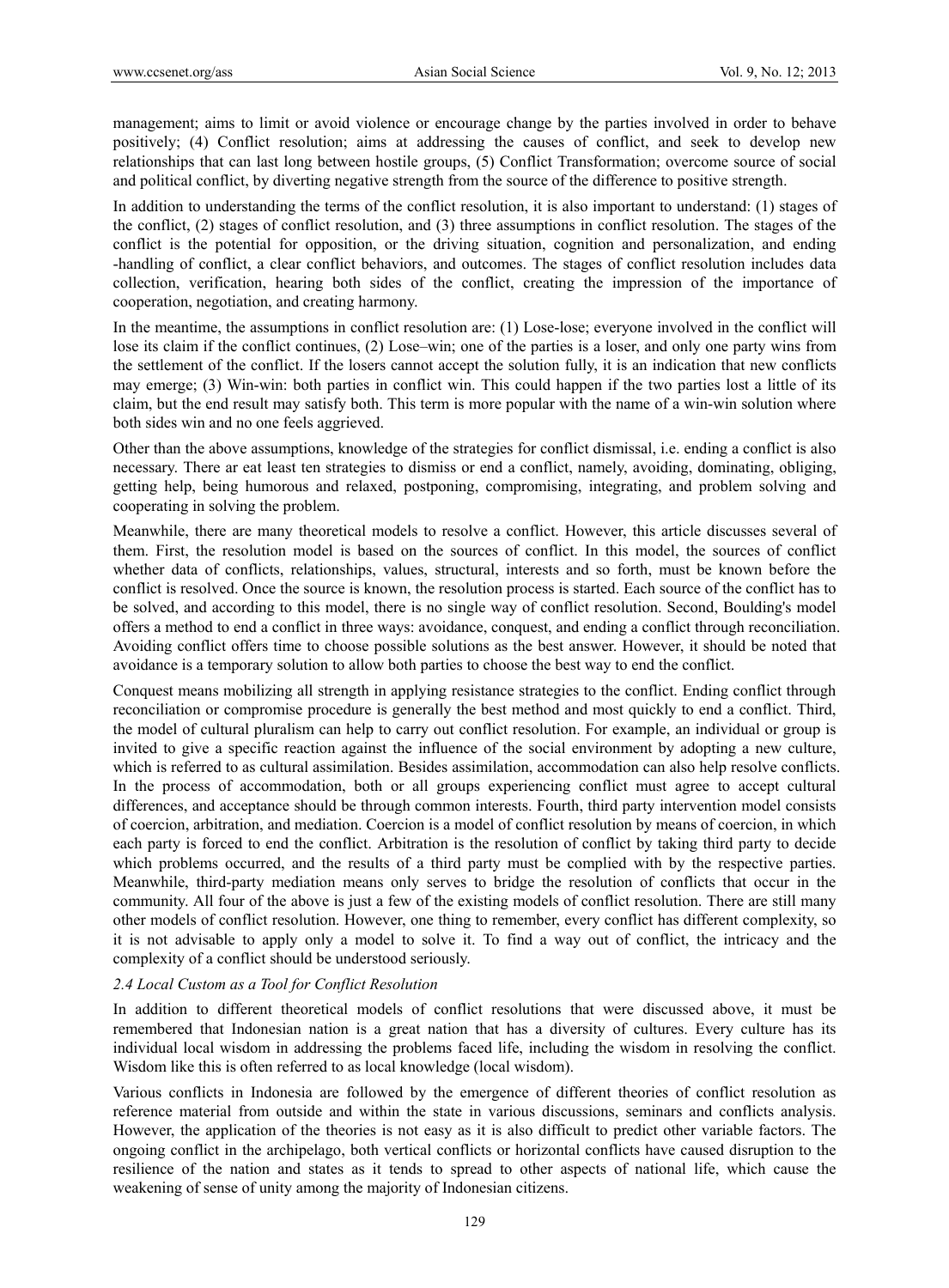The diversity of the Indonesian nation and its territory which is in the form of islands must be accepted as an objective reality that might have potentials for conflict or sources of conflict such as separatist conflicts, struggle for natural resources, issue of race/ethnic, economic inequality, crime, unemployment, civil war, armed rebellion, politics, and so on.

There are also potential conflicts that can lead to national integration, namely the potential for conflict between tribes, religion, race, class, regional centers, civil-military, government agencies / states, non-Java-Java, public authorities-society, and others. In addition, there are also potential conflicts which are characterized by the implementation of regional autonomy, such as conflicts between local governments (adjacent to each other), conflicts between local people against the government forces, the conflict between local government and central government, and so on.

Generally, conflicts of identity in a society tend to be more complicated and last a long time and difficult to manage, while conflicts characterized by history are difficult to solve as it involves sentiments. In trying to cope with it all, there is no recipe which can immediately heal the situation as it always appear as a complicated interactions between differing strengths in addition to the different social conditions in the country.

Patterns of conflict resolution in a district may not apply in other areas. Therefore, to determine the solutions, the conflict needs to be observed and analyzed based on not only the theories of universal conflict, but also national or local paradigm so that objectivity remains in the condition, value, and the livelihood of our nation. Factors that need to be analyzed for conflict resolution include: actors, issues, causes, scope, efforts ever undertaken, the type of conflict, direction / potential, the nature of violence, the region, the phase and intensity, capacity and resources, the tools, the situation of both parties, and so on.

In resolving a conflict, it is more appropriate if a model used is adapted to local conditions and culture of the region. It is ideal when the settlement is fully initiated by the community who still adhere to local customs and aware of the importance of local culture in maintaining and ensuring the integrity of the community. Among the local wisdom that has been in existence, and is still preserved are *dalihannatolu* (Tapanuli), *rumahbetang* (Kalimantan Tengah), *menyamabraya* (Bali), *saling Jot dansalingpelarangan* (NTB), *siroyoingsun, ingsunyosiro* (JawaTimur), *alon-alonasalkelakon*(Jawa Tengah/DI Yogyakarta), dan*basusunsirih* (Melayu/Sumatra). Tradition and local wisdom that are still applied in the community have the potential to encourage the desire to live in harmony and peace as these principles basically teaches peace with each other, the environment, and God.

It is appropriate to resolve conflict using local knowledge as long as it is rooted in the society. Local knowledge is something that has taken root and is usually not just a mere profane-oriented, but is religious-oriented so that its implementation can be more quickly and easily accepted by the public. It is hoped that the local custom can bring about conflict resolution, and will be accepted by all parties so that there will be no more hidden conflict in the society.

Conflict does not always have negative consequences in a society. By managing it well, a conflict can actually benefit a society such as triggering changes in society, updating decision quality, innovation and creativity, as a means of evaluation, and so forth. Nevertheless, it is possible that if the conflict is not managed properly, it will have a negative impact and is detrimental to the society.

In order to solve a conflict, the intricacy and the complexity of a conflict should be understood seriously. It is important to realize that because of this, applying just a single theory to resolve a conflict may not be sufficient. It is necessary to remember that other than conflict resolution theories, the society also has its own customs in solving the problems of its people.

However, customs and the local culture are frequently forgotten in conflicts resolution process. For this reason it is important to explore the richness of the culture. One of the local cultural wisdom that is still growing and developing is a form of traditional ceremonies called *TepungTawar* which serves as a means of conflict resolution between the conflicting parties, and it is still effective enough to be used as an exemplary society. This model is a form of local wisdom or traditions that is potential to be developed as a means of conflict resolution in the midst of many conflicts that arise due to the lack of public confidence in the judiciary which is supposed to be an exemplary figure in resolving conflicts in the society.

## **3. Research Purpose**

This study aims to determine the so-called traditional beliefs with "TepungTawar" in resolving conflicts that prevail in the society of South Sumatra. Also, the traditional belief in "tepungtawar" is also identified as a form of character education concept and being included in the implementation of curriculum in Indonesia today.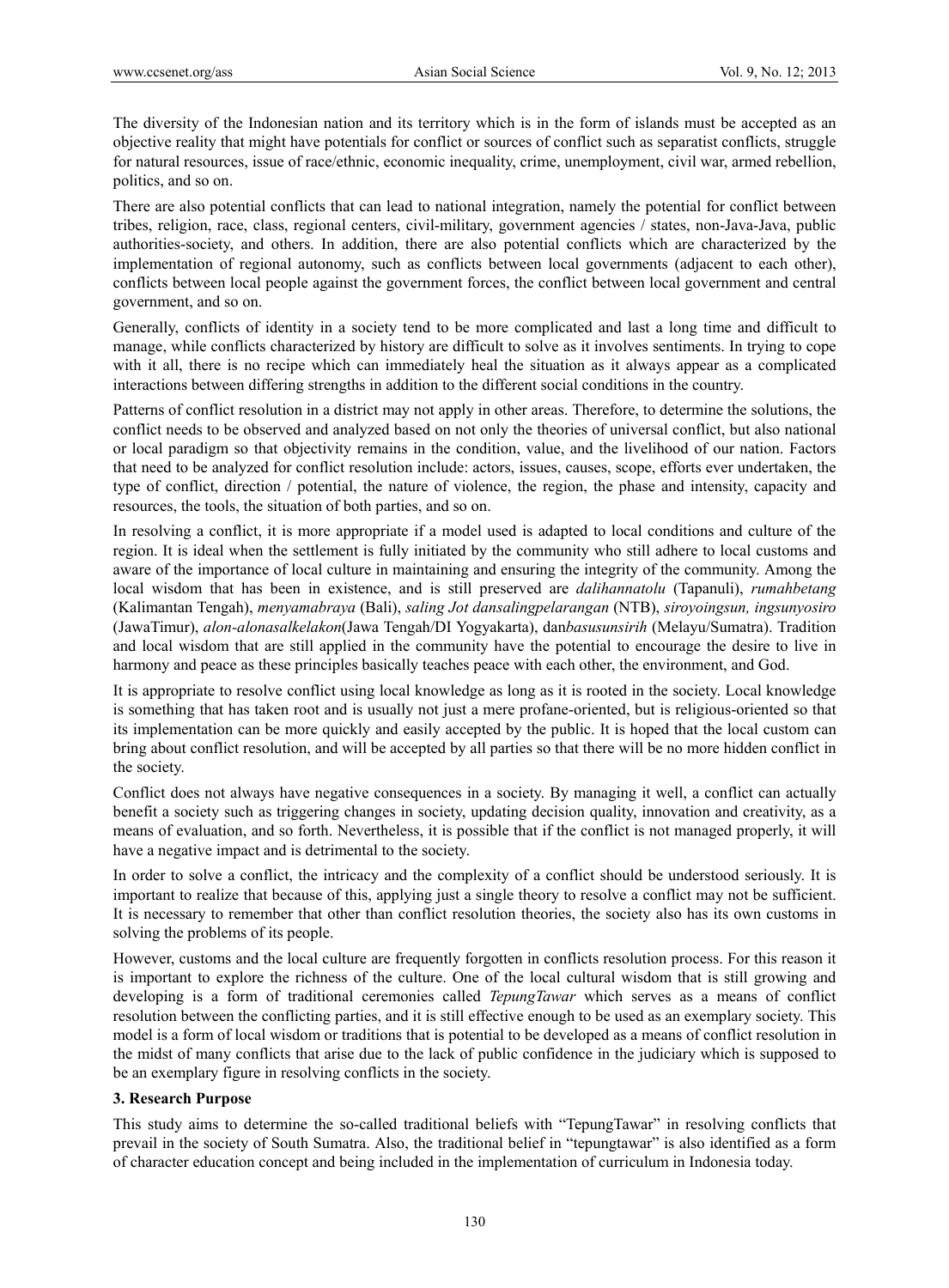## **4. Research Methodology**

This paper investigates on character education in the traditional practice of TepungTawar in South Sumatera, using qualitative approach which describes a variable, symptom or condition and was not intended to test a particular hypothesis. It was considered that qualitative analysis would usefully allow for descriptions to fully understand the customs and traditions within the community by using methids such as in-depth interviews, focus group discussions, observation and document analysis. The instrument is used to get an in-depth, holistic and comprehensive qualitative data for the study of the subject.

The key informants in this study were the traditional leaders or figures in the community who have the knowledge of the traditional practice "tepungtawar", and were selected based on their roles in the community. In addition, individuals who were directly involved in "TepungTawar" were also used as study informants. Several groups in the community were also used as informants in this study through their participation in the FGD group. The informants are also selected based on the position in the community, age group (the older generation, and younger), and gender aspects. Variations of the informants allows the study to obtain comprehensive data, so that the meaning of the tradition and character education will gain in-depth results.

Both primary and secondary data are analyzed through three stages: first, data were collected from documents, in-depth interviews, and focus group discussions. The data are identified in accordance with the purposes of the study, a process often called data reduction. Second, data were presented to be easily understood. Data will be shown through the description, matrices, charts and tables; third, data are concluded from the interpretation which has been done earlier.

## **5. Research Findings and Discussions**

## *5.1 The Tradition of "TepungTawar" in South Sumatera*

The cultural practice of *TepungTawar* is still commonly used by the people of South Sumatra as a form of conflict resolution, marriage ceremonies, and clearance of goods, whether conducted individually, or in groups, inter-individual or among groups. In the traditional marriage ceremony, the practice of "TepungTawar" which is carried out after *mandikasai*, involves the wedding couple to be smeared with flour on half of their bodies as a symbol of harmony in their marriage. On the bride and groom's faces, flour is smeared on their faces as a sign of inviting harmony in their domestic life and implies that the radiant from their pure hearts must start from "Tampakan" (what is seen) from their faces so that they always have self-control and good behaviour in their new life.

Cleaning of goods or materials, usually when buying a car or a motorcycle, or a new house, is also performed with "TepungTawar". In this context, it can be interpreted that the flour sprinkled to the new object is a symbol of getting rid of the danger of accidents, either hitting others or being hit by others, and when carried out in a new home, the occupants will feel calm and free from interference of conflicts between family members or neighbors. So the function of this ritual is substantially is to ask for protection from the power to avoid from all kinds of distress which can be life-threatening or bring death. The sense of trust and demand for protection is reflected in the use of white rice flour pounded to powder and mixed with clear water and then mixed with the leaves which are derived from forest, to mean giving protection, healing, prudence, and as an antidote to spirits that are believed to interfere with harmony.

"*TepungTawar"* ceremony as an effort to solve a conflict between two disputing parties, is called the rite of "*TepungTawarbedamai*" and is specially convened to reconcile the two parties or groups who are fighting or involved with murder. The ceremony is led by a traditional leader who is the organizer, and serves as a third party, or the mediator who mediated the peace between both sides. Before the ceremony begins, both sides must agree about the penalties that is to be negotiated, for example the form of animals (chicken, goat, cow / buffalo), plants (coconut, rice, and leaves), and the amount of money as a symbol of the maintenance grant. Once this is agreed upon by both parties, the ceremony is started. This ceremony can be performed at a place agreed upon by both sides in dispute, whether at the victims' home, at the scene, or public places such as the village hall, mosque or place or prayers.

The ceremony of *tepungtawarbedamai* is started by the perpetrator who comes to the victim home to bring the material as a penalty that has been previously agreed during mediation to decide and be consent about the penalty. The presence of the perpetrator at the victim's home is mediated by the head of the customs and is greeted by the family members of the victims as a symbol of reunification of both families in dispute. The ceremony is performed by accepting the penalty material delivered and the flour is then finely ground, and stirred in a white bowl to make a liquid. The traditional leader then sprinkles the rice flour at the victim's home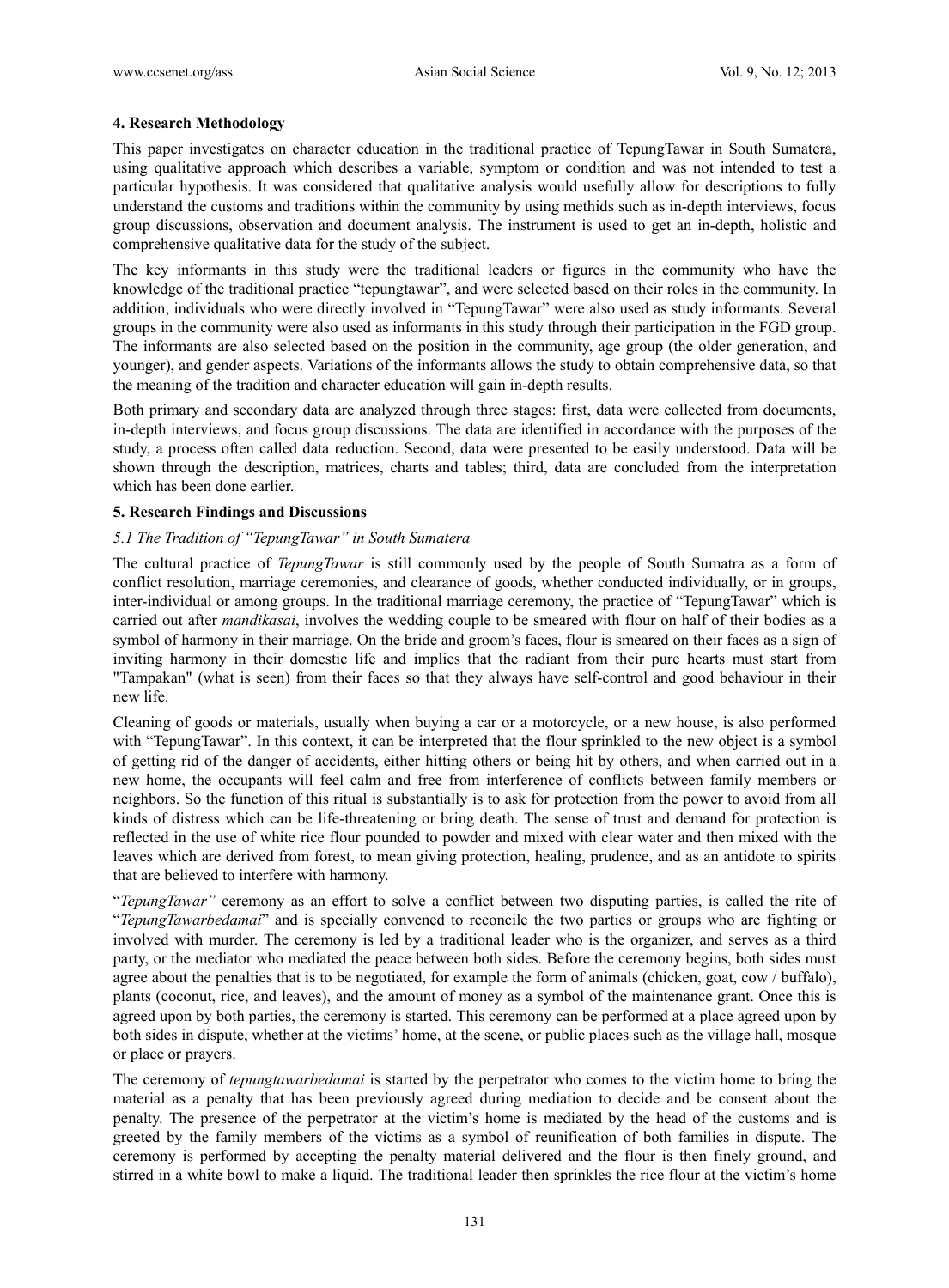while reciting prayers. The materials to make the liquid, and the tools used to sprinkle it is shown in the table. 1 below.

#### Table1. Ingredients for "*TepungTawar"* ceremony

| Basic Ingredients        | Meaning                       | Basic Tools             | Meaning                  |
|--------------------------|-------------------------------|-------------------------|--------------------------|
| Finely ground rice       | A good heart/conscience       | Banyan leaf             | Protection               |
| Stirred with clear water | Union of clear (clean) hearts | Sedinginn leave         | Cold (cured) heart       |
|                          |                               | Setasih leaves          | Caution                  |
|                          |                               | Threads of three colors | Antidote against spirits |
|                          |                               |                         |                          |

Source: Interview with Public Figures from South Sumatra, 2013. (Wawancara Tokoh Masyarakat Sumsel, 2013)

Materials for the ceremony can be divided into two types: the basic materials of finely ground white rice and clear water, and application materials made of three leaves and three colors of yarn. The symbolic meaning of the basic materials is that signs of conflict can be mitigated and the heart is clean and clear like the clear water and clean white flour fused into a liquid. This material is then sprinkled at the body or objects with application tools made from Banyan leaves that symbolize protection, Sedingin leaves that symbolizes a meaningful remedy, and Setasih that symbolizes caution. The three types of leaves are then tied with three colors of yarn that is a symbol of reunification of two parties (families or people) in a dispute. The person acting as a mediator is believed to symbolize the expulsion of evil spirits that can trigger anger and pent up emotions as a cause of conflict.

The ceremony symbolizes the need of self-control between the two parties in the dispute through the mediation process by a person who is considered as a neutral party who has the authority in taking decisions fairly and wisely in the society. Self-control is symbolized by the perpetrator's agreement to provide a number of materials to the victims. This operation is the symbol of anger that is forgotten. The parties who mediate and both parties in the dispute then hope and pray to God to get His protection and to be kept away from conflict in the future, and all agree to live in harmony and to care as symbolized by the Setasih leaves.

This ceremony is also instrumental in enhancing the value of justice as the victims are to accept the perpetrator. In case if the victim's family member is killed, they can still be united through a process which need the perpetrator's child to be appointed as a "shared child" (anak bersama) to "replace" the dead child. This is the meaning of justice through this ceremony, and although this confession feels very heavy, the ceremony can be used as a way for both parties to believe in as a symbol of solidarity after a conflict between two families as the incident that has happened cannot be reversed.

#### *5.2 Character Education in the Practice of "Tepung Tawar"*

Character education is a process of socialization and internalization of ideal values in the society. The value of local wisdom in the traditional practice of "Tepung Tawar" is a platform for character education in conflict resolution process in South Sumatra province. In line Suwito's opinion as cited in Wagiran (2012) local wisdom includes (1) developing and educating people based on recognition of human existence since in mother's womb; (2) education should be based on truth and noble sense, away from thinking in a wrong way or with undue haste or emotionally; (3) education should develop the moral, spiritual and affective domains, and not merely cognitive and psychomotor domains; and (4) the synergy of culture, education and tourism should be developed synergistically in character education.

The following figure can explain the character education within the traditional practice of "Tepung Tawar":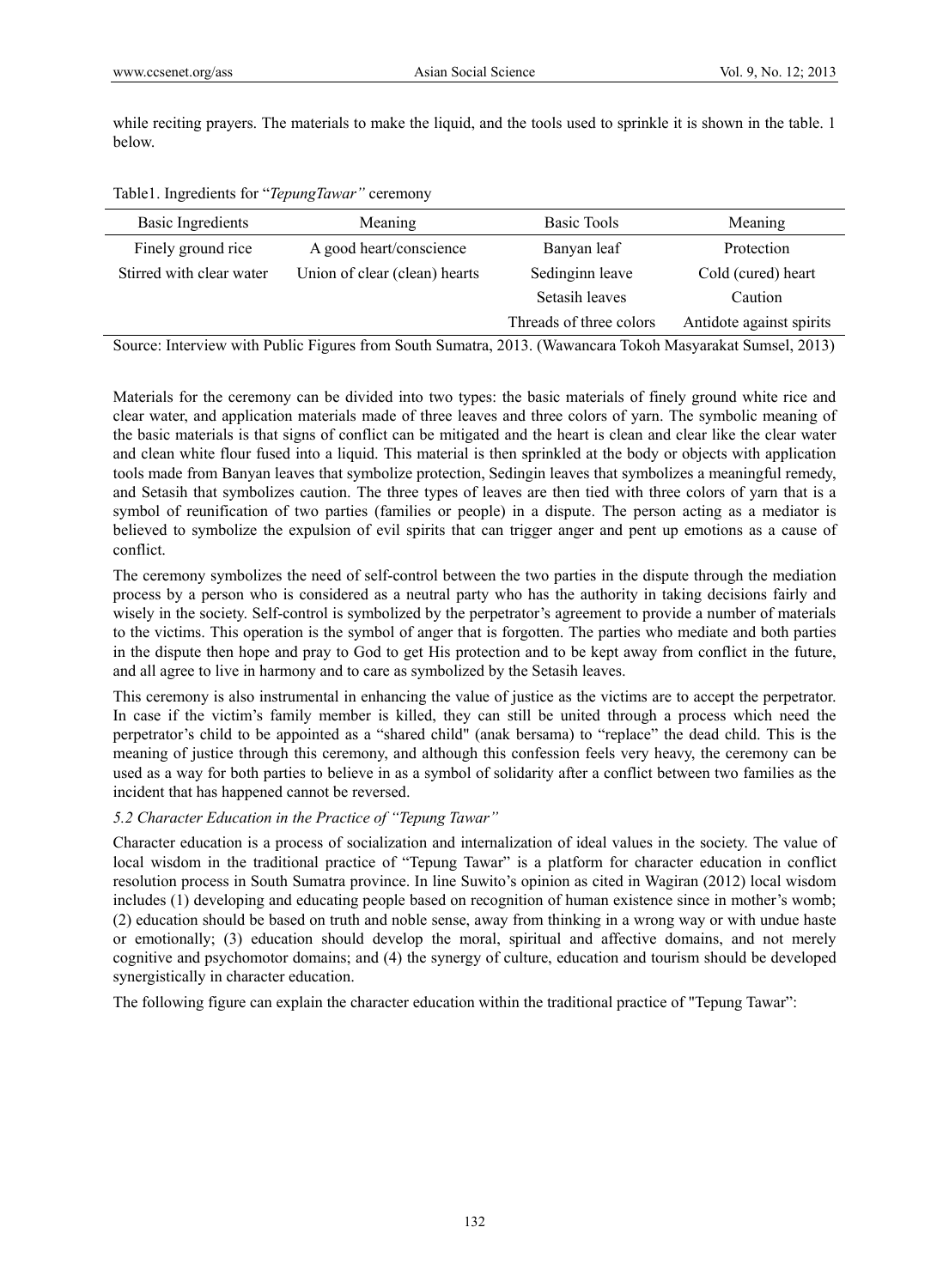

Figure 1. Conflict resolution process through "TepungTawar" and character education process Source: Researchers' Illustration (Ilustrasi Peneliti), 2013

Based on Figure 1, conflict resolution process with "tepungtawar" ceremony is a local mechanism that is similar to mediation, that is a conflict resolution method in modern times because of the emphasis on consensual solution. According to Ahmad Gunaryo, finding solutions together on a dispute through mediation led by a mediator in Indonesia is not a novelty. The use of local wisdom in conflict resolution, especially at the local level is very effective. This is because the values and rule have been internalization in the community. Thus, appreciation and acceptance of a decision last longer as socio-cultural aspect, a representation of the community, is the basis of the decision.

Character education is covered informally in the mechanism of conflict resolution through "tepungtawar".

Wisdom is contained in the symbolic gesture of "tepungtawar" tradition, which is characterized, perceived and interpreted by the wise and discerning people of Sumatra Selatan. This practice has created a peaceful life in the community. Character education values consist in the whole traditional process of "tepungtawar" if affixed with the theoretical framework of the six pillars of character. The traditional practice of "tepungtawar", analyzed comprehensively, contains the spirit of the six pillars of character as described in the following figure:



Figure 2. Six pillars of character scheme in "Tepung Tawar" traditions Source: Researchers Reflections of Findings (Refleksi Temuan Peneliti), 2013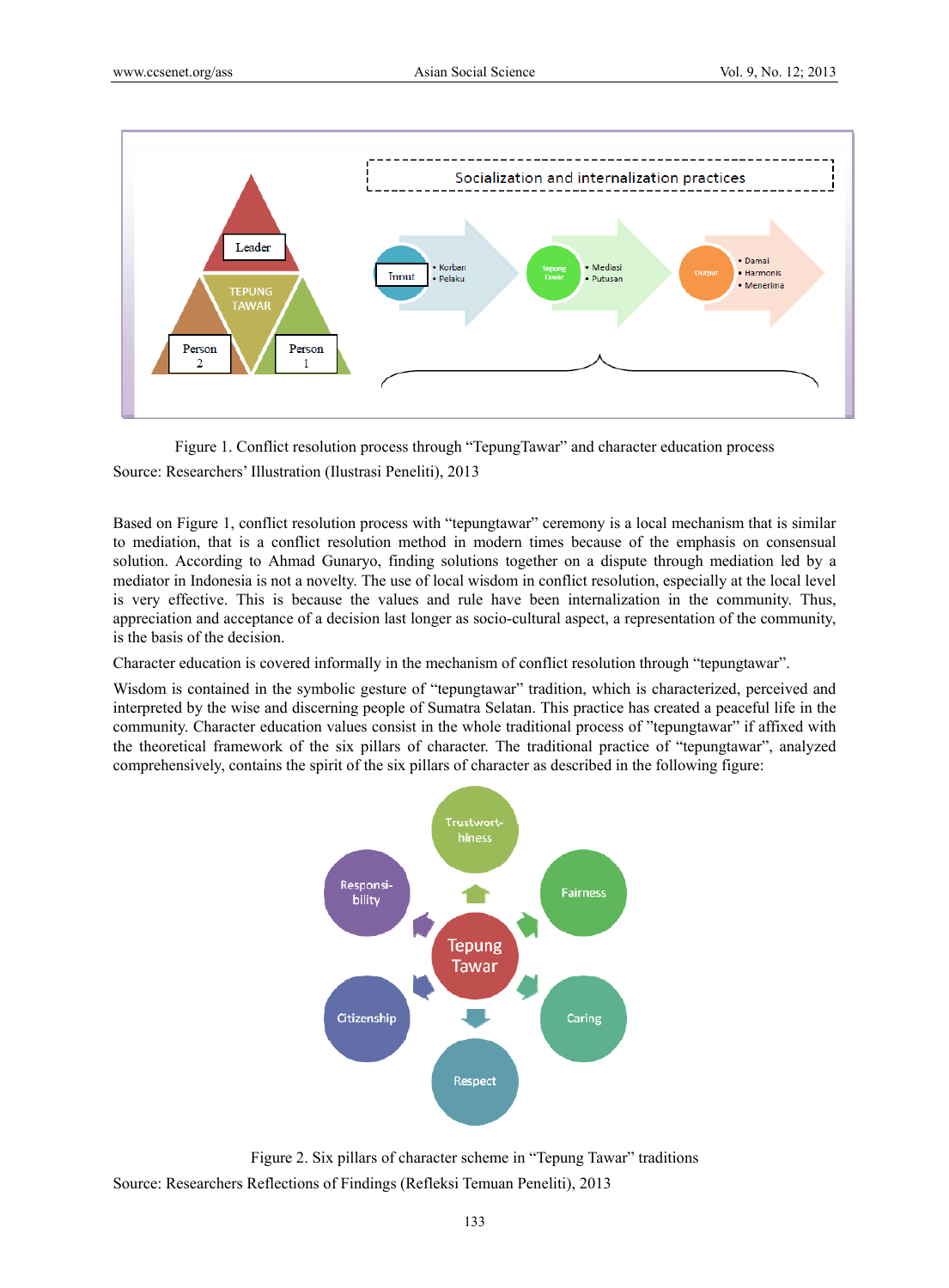As stated in the above figure, the traditional practice of "tepungtawar" has six pillars of character formation. The first pillar is trustworthiness; the mediation is done by a respected custom head that is knowledgeable, charismatic, able to sacrifice, honest, and loyal to the verdict, as the primary agent in the conflict resolution. The second pillar is fairness; all problems are solved with an open mind and without any pressure or not liking other people to benefit. The third pillar is caring; deliberation and consensus, the essence of the custom, produces a caring attitude and paying good attention to the problem of co-perpetrator or victim.

The fourth pillar is Respect; this traditional practice inculcates the semse of appreciation for the leader of the society, the mediator who informally conducts the session. The fifth pillar is citizenship; compliance to the leader who is appreciated as knowledgeable, just, and law-abiding. This condition is reflected by the harmonious community. The sixth pillar is responsibility; a fair verdict taken by the leader encourage other people to be responsible and disciplined in the community.

Thus, it can be concluded that "tepungtawar" is a local wisdom that has universal and human values. This sort of practice forms the real meaning of community, asserting that there is character education in the local wisdom.

#### *5.3 "Tepung Tawar": Strengthen Social Cohesion*

Every race, society and community culturally requires solid social conditions. The availability of social and community adhesiveness can help achieve harmony as required by all parties in life. According to Wicaksono and MulyaAmri (2008:18), there are several methods used to measure social adhesiveness in a society. They are: first, whether anyone is feeling isolated or being part of the community. This corresponds to the presence of values and common identity among community members. Second, whether there is equality (inclusion) or inequality (exclusion) of each community member, particularly in the case of opportunity and access of various resources, employment and social services / public. In this case the factors of economic justice, for example in the form of income distribution, which is an important factor to observe social adhesiveness. Third, whether there is involvement in various social activities or barriers and reluctance to engage; Fourth, if there is appreciation and reception (recognition) or no appreciation and no acceptance (rejection), which is particularly in the case of social differences, economic, tribal, and racial in the community. Fifth, if there is a feeling that the presence of an individual or group is valid (legitimate) or invalid (illegitimate), which is particularly relevant in the context of law against immigration / immigrants.

The traditional practice of "tepungtawar" strengthens social ties within a family, between families, local community and society. The most essential in the symbolic ceremony is the union of two families or a large family that can coexist in harmony. In the wedding ceremony, the symbol is the union of two different families, namely the host family and in-laws family, in a new household and is expected to be more binding and become one big family. In the ceremony of rejecting bad luck ("tolakbala") the ceremony is a means to ask for protection from the Most Powerful to be safe in using a vehicle or occupying a new home, as a symbolic gesture of being cautious in behavior. In "bedamai" ceremony, the traditional practice of "tepungtawar" is a symbol of the unification of the two parties in rival in a big family called bedulur, namely family who have blood ties and relatives as well as a new family reunification. This is a form of social cohesion that the warring families is united in a large family bonds by promoting the principle of self-control, respectively in an effort to keep the heart to be free of prejudice and slander to enable people to live in peace and harmony.

"Tepungtawar" ceremony contains a universal value which is used as a role model to maintain social cohesion, namely: the value of justice, as a fundamental value for harmony, which can be seen in the achievement of consensus in the conflicts mediated. The value of self-control is manifested from the symbols of clean and clear hearts, which is a source of peace in reducing emotional attitude, anger, even animalistic attitude which can go to the extent of killing others. Adhesiveness and togetherness is a moral value that is realized in the symbol of caution in attitude and opinion to avoid strife which can lead to conflict. The value of togetherness becomes binding on the parties in conflict in a larger families with the symbolic gesture of the splash of "tepungtawar".

#### **6. Implications and Suggestions**

The study found that the belief in "tepungtawar" can resolve conflicts in South Sumatran society. In addition, the practice can also be applied in shaping the character education. This study provides opportunities to many parties in the community for sustaining the use of "tepungtawar" in solving a problem or prevailing conflict. The cultural practice of "tepungtawar" shall continue to be developed and taught to the next generation to keep the nation's ancestral culture.

#### **7. Conclusion**

"Tepungtawar" is a traditional ceremony in South Sumatra used as a means to reconcile conflicting parties in